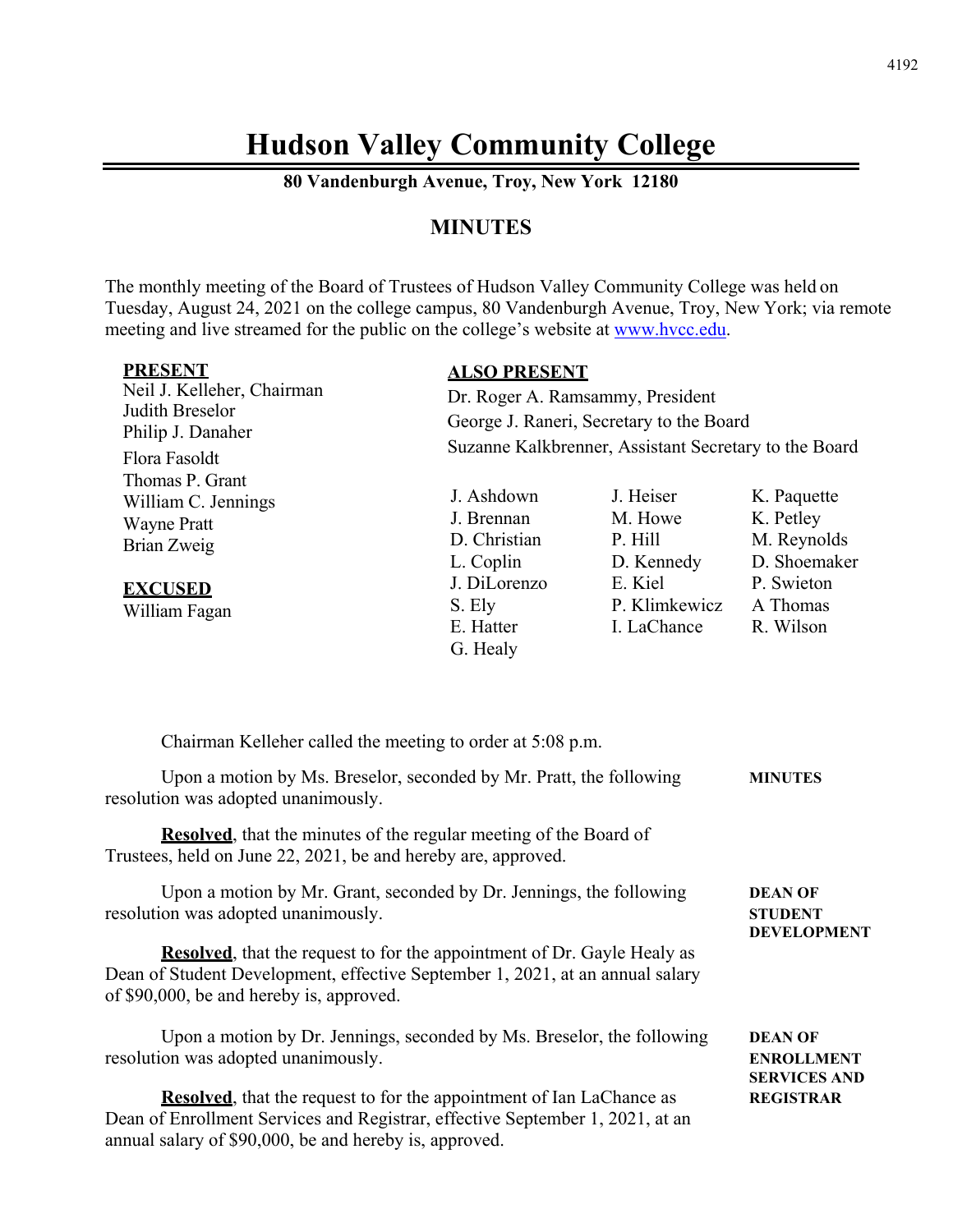Upon a motion by Mr. Danaher, seconded by Dr. Jennings, the following **ANTI-BULLYING** resolution was adopted unanimously. **POLICY** 

**Resolved**, that the request for approval of the HVCC Anti-Bullying Policy, as recommended by the President and college counsel, be and hereby is, approved, subject to any future edits that may be deemed necessary by counsel. The policy, effective immediately, shall read as follows:

#### **ANTI-BULLYING POLICY**

## **A. PURPOSE**

Bullying can foster a climate of fear and disrespect which seriously impairs the physical and psychological health of its victims and creates conditions that negatively affect any learning and working environment. Hudson Valley Community College ("College") is committed to maintaining high standards for behavior where every member of the College community conducts himself/herself in a manner which demonstrates proper regard for the rights and welfare of others. This Anti-Bullying Policy, therefore, seeks to educate the College community about bullying, and to promote civility and respect among all its members, including the College's trustees, administration, faculty, staff, students, contractors, consultants and vendors.

## **B. DEFINITION**

- 1. Bullying is defined as the aggressive and hostile acts of an individual or group of individuals which are intended to humiliate, mentally or physically injure or intimidate, and/or control another individual or group of individuals.
- 2. Such aggressive and hostile acts can occur as a single, severe incident or repeated incidents, and may manifest in the following forms:
- a. **Physical Bullying** includes pushing, shoving, kicking, poking, and/or tripping another; assaulting or threatening a physical assault; damaging a person's work area or personal property; and/or damaging or destroying a person's work product.
- b. **Verbal/Written Bullying** includes ridiculing, insulting or maligning a person, either verbally or in writing; addressing abusive, threatening, derogatory or offensive remarks to a person; and/or attempting to exploit an individual's known intellectual or physical vulnerabilities.
- c. **Gesture Bullying** Nonverbal gestures that can convey threatening messages.
- d. **Cyberbullying** is defined as bullying an individual using any electronic form, including, but not limited to, the Internet, interactive and digital technologies, or mobile phones.
- e. **Exclusion Bullying** Socially or physically excluding or disregarding a person in a workrelated activity.
- f. **Homophobic (Gender and Sexual Orientation) Bullying** is defined as bullying usually aimed at gay, lesbian, bisexual and transgender individuals.
- g. **Stalking** is defined as continued unwanted attention through: Personal contact (directly with you or through your friends and family); telephone calls; letters; e-mails; text messages; internet chat rooms.

In addition, the following examples may constitute or contribute to evidence of bullying in the workplace:

• Persistent singling out of one person.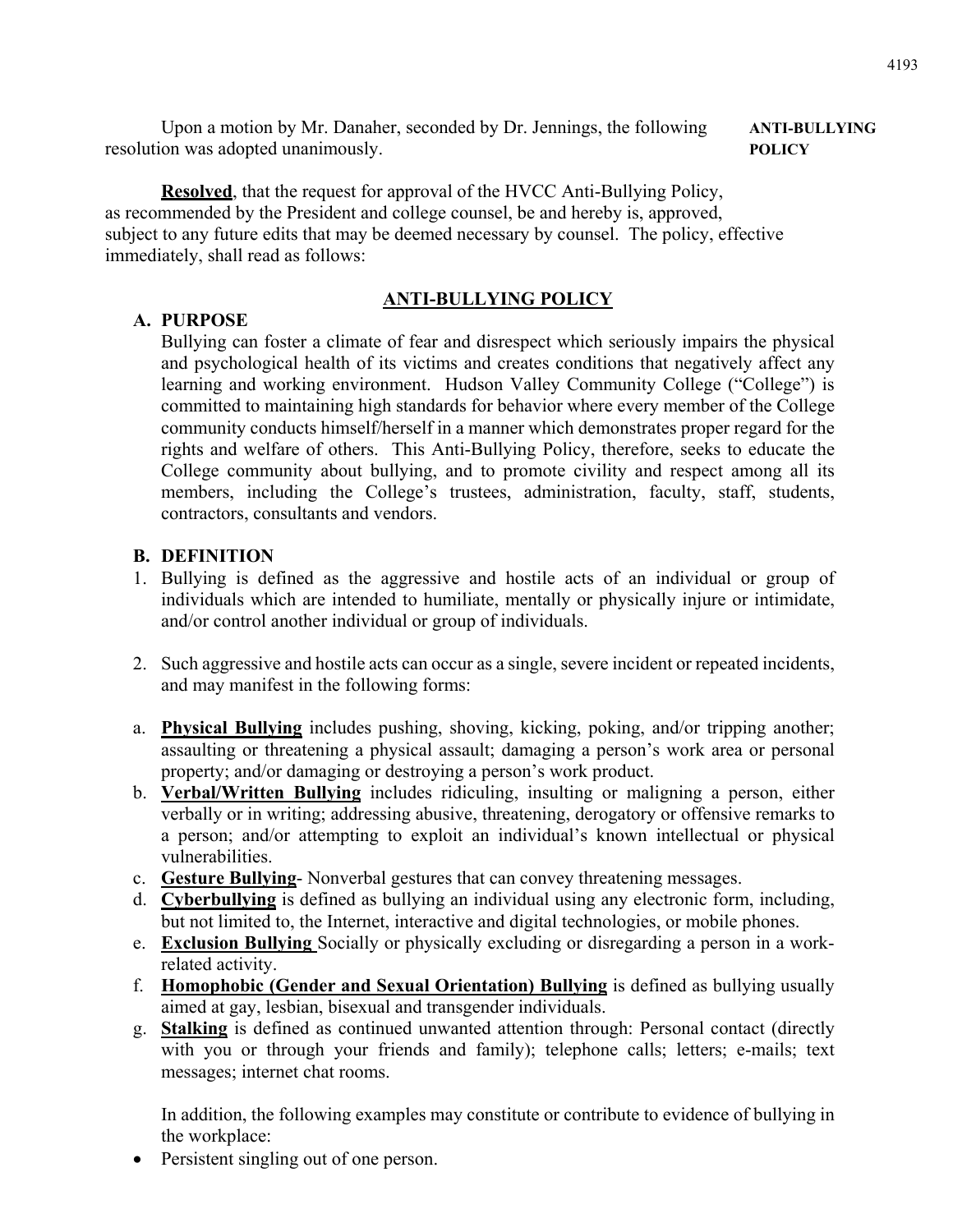- Shouting or raising one's voice at an individual in public or private.
- Using obscene or intimidating gestures.
- Not allowing the person to speak or express herself or himself (i.e.; ignoring or interrupting).
- Personal insult and use of offensive nicknames.
- Repeatedly accusing someone of errors that cannot be documented.
- Spreading rumors and gossip regarding individuals.
- Refusing reasonable requests for leave in the absence of work-related reasons not to grant leave.
- Assigning menial tasks not in keeping with the normal responsibilities of the job.

## **C. BULLYING PROHIBITED**

- 1. Bullying is strictly prohibited on any College property; at any College function, event or activity; or through the use of any electronic or digital technology, whether or not such use occurs on College property.
- 2. This policy shall apply to all College trustees, administration, faculty, staff, contractors, consultants and vendors.
- 3. Any case of bullying suspected to be of a criminal nature shall be referred to local law enforcement authorities.

# **D. PROCEDURES FOR REPORTING BULLYING**

- 1. Reporting Bullying by Employees
- a. Complaints alleging College employees of bullying other employees, students, contractors, consultants or vendors, should be reported immediately to the Office of Human Resources.
- b. In accordance with College policy, the Human Resources Department will review the complaint, conduct an investigation and recommend appropriate disciplinary action.
- c. Any inquiries regarding reporting alleged violations of this policy may be directed to the College General Counsel.

#### **E. DISCIPLINARY ACTION**

Violations of this policy shall be considered misconduct, and violators will be subject to disciplinary action in accordance with College policy, the applicable collective bargaining agreements, and the Employee Handbook.

# **F. EDUCATION/PREVENTION**

The Human Resources Department will facilitate anti-bullying training for College employees.

#### **G. OTHER REMEDIES**

Nothing contained herein shall preclude or limit any right, remedy or cause of action provided under any other College policy or any local, state or federal ordinance, law or regulation, including, but not limited to the Civil Rights Act of 1964, or the Rehabilitation Act of 1964, or the Americans with Disabilities Act of 1990.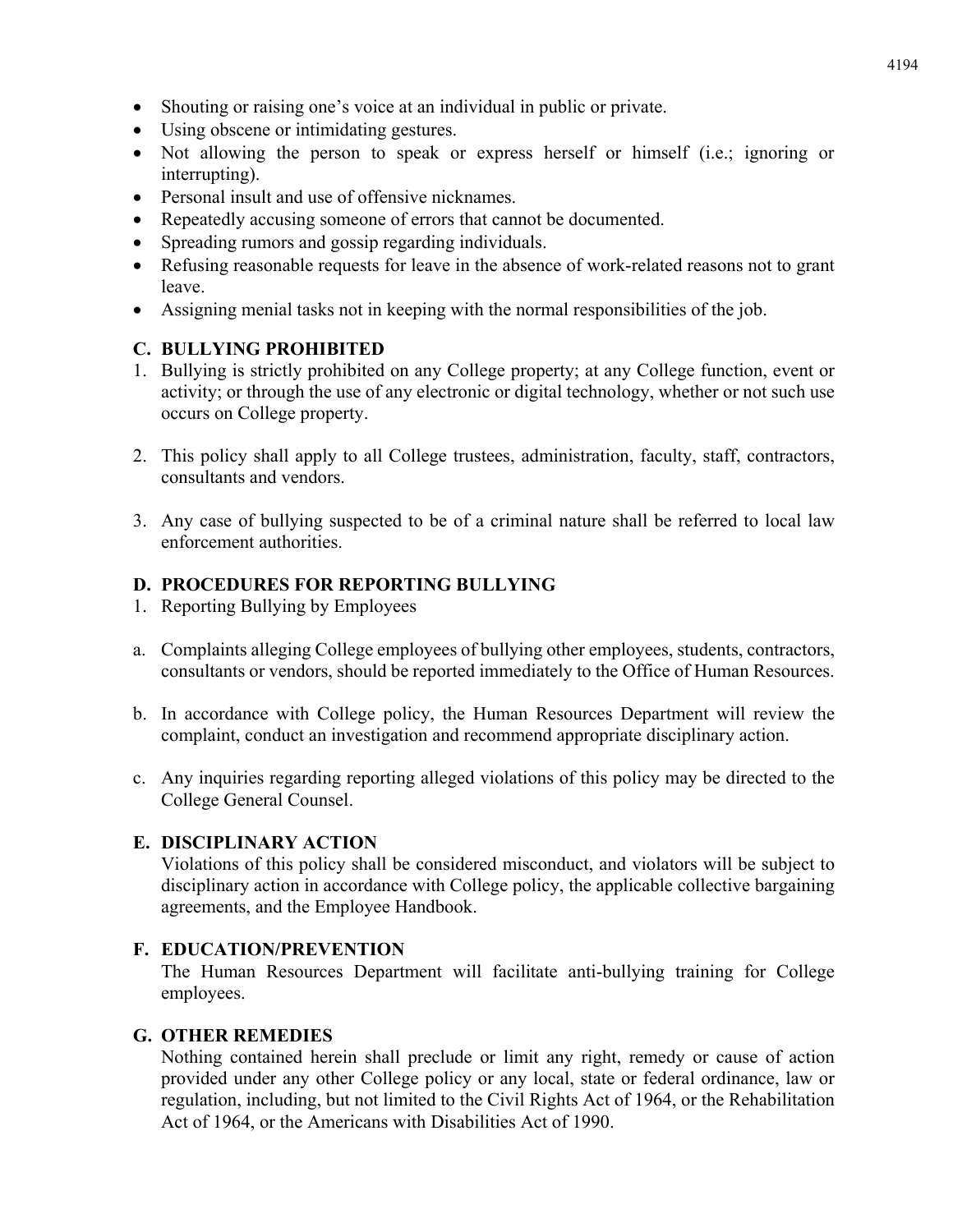Upon a motion by Mr. Pratt, seconded by Ms. Breselor, the following **CHILD PROTECTION**  resolution was adopted unanimously. **POLICY** 

#### **Resolved**, that the request for approval of the HVCC Child Protection Policy, as recommended by the President and college counsel, be and hereby is, approved, subject to any future edits that may be deemed necessary by counsel. The policy, effective immediately, shall read as follows:

#### **HVCC CHILD PROTECTION POLICY**

#### **A. Summary**

Individuals must conduct themselves appropriately with children who participate in College-related programs and report instances or suspicion of physical sexual abuse of children.

#### **B. Policy Statement:**

Hudson Valley Community College is committed to protecting the safety and well-being of children who participate in college-related programs and activities, whether on or off campus, or utilize campus facilities for activities including, but not limited to, sports camps, academic and personal enrichment programs and research studies.

#### **C. Definitions**

*Covered Activity:* A program or activity sponsored or approved by the College or a College-affiliated organization, or an activity conducted by a vendor, license or permittee for which a license or permit for use of College facilities has been approved, occurring on or off campus, for the duration of which the responsibility for custody, control and supervision of children is vested in the College, College-affiliated organization or the vendor, licensee or permittee so approved. This policy is not applicable to the College oncampus child care center.

**Covered Person:** A person who is responsible for the custody, control or supervision of children participating in the Covered Activity and who is:

- i. an employee of the College or College-affiliated organization;
- ii. a College student;
- iii. a volunteer of the College or College-affiliated organization; or
- iv. a vendor, renter or other person, who is given permission to come onto campus or to use College facilities for Covered Activities; or
- v. an employee, agent or volunteer of (iv) above.

*Child***:** An individual under the age of seventeen years, who is participating in a Covered Activity. The term "child" shall not include a matriculated student of the College or a person accepted for matriculation. For purposes of this policy, "matriculation" means accepted by the College as a student into a college course that is listed in the college catalog.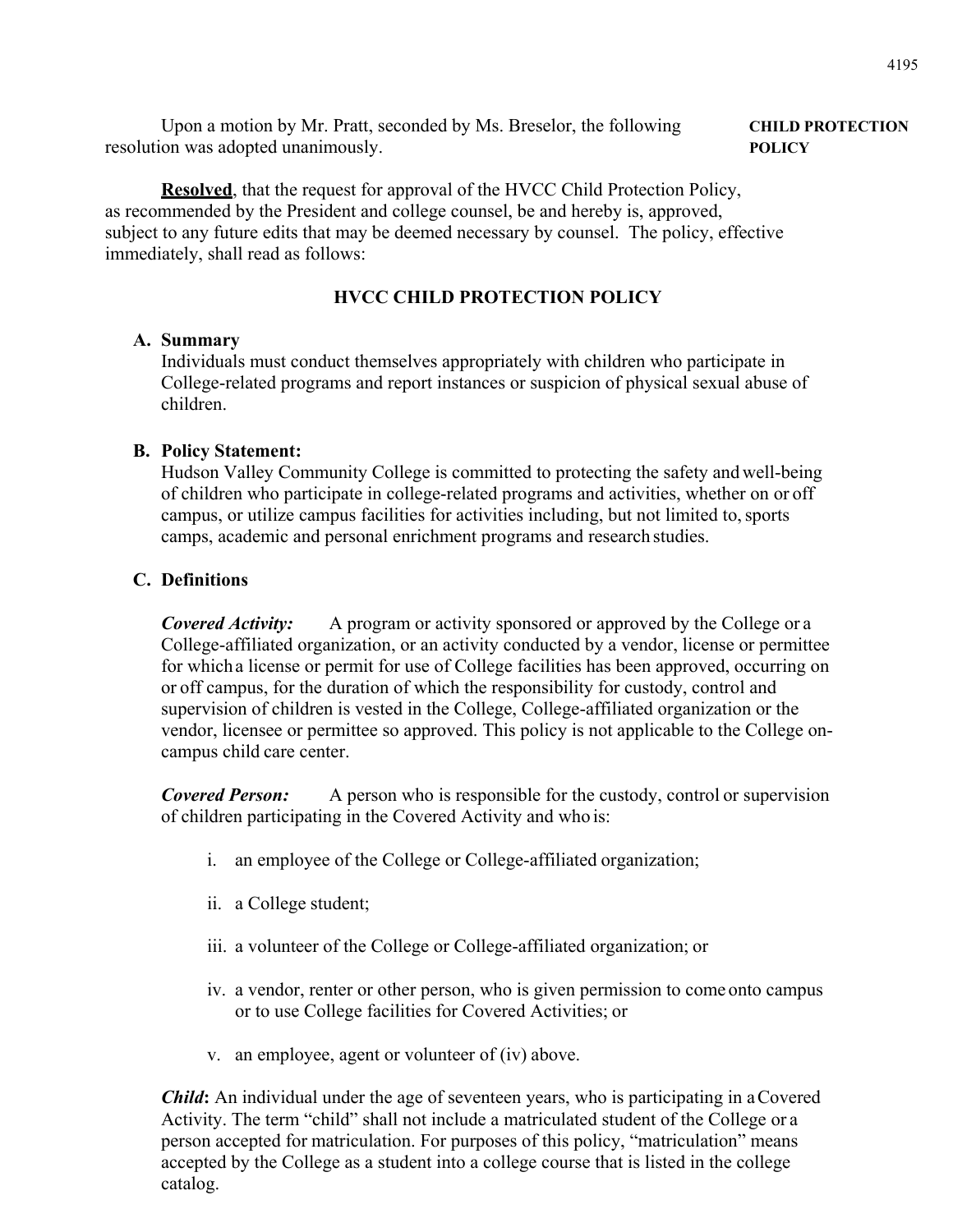*Children's Camp:* A camp defined under New York Public Health Law §1392.

*Physical Abuse*: Physical contact with a child by a covered person which is intended to cause, or causes, pain or physical injury, including punching, beating, shaking, throwing, kicking, biting and burning, or directing a child, outside the norm of the supervised activity, to perform physical activity which is intended to cause physical injury.

*Sexual Abuse*: Engaging in a sexual offense with a child and/or encouraging or promoting sexual performance by a child. Pursuant to the NYS Penal Law Articles 130, 263, and Sections 260.10 and 260.25, sexual offenses include: sexual misconduct, rape, criminal sex acts, forcible touching, persistent sexual abuse, sexual abuse, aggravated sexual abuse, course of sexual conduct against a child, facilitating a sex offense with a controlled substance, sexually motivated felony, predatory sexual assault against a child, and sexual performance by a child. This also includes Penal Law offenses relating to children including endangering the welfare of a child and unlawfully dealing with a child in the first degree. Sexual performance by a child, as defined by the Penal Law, is any behavior which results in touching of the sexual or other intimate parts of a child for the purpose of sexual gratification of the child and/or adult, including touching by the child and/or adult with or without clothing, and all acts as defined by New York State Penal Law Articles 130, 263 and Section 260.10.

*Responsible College Official*: The employee of the College or College-affiliated organization, who has been designated by the Campus under Section F, Campus Responsibilities.

*College-affiliated organization*: The Hudson Valley Community College Foundation, Campus Alumni Association, Faculty Student Association or any other entity so designated by the Campus President.

# **D. Prohibited Conduct**

A Covered Person shall not:

- 1. Be alone with a child, unless the Covered Person is a relative or guardian of the child, unless one-on-one contact is approved in accordance with a determination pursuant to Section F.2 of this policy. In no event shall a Covered Person, who is not a relative or guardian of a child, be alone with the child in a rest room, locker room, shower, sleeping area or vehicle.
- 2. Engage in physical abuse or sexual abuse of a child.
- 3. Engage in the use of alcohol or illegal drugs, or be under the influence of alcohol or illegal drugs during Covered Activities.
- 4. Enable, facilitate or fail to address a child's use of alcohol or illegal/non- prescribed drugs.
- 5. Contact a child through electronic media, including social media, for the purpose of engaging in any prohibited conduct, including sexual conduct.
- 6. Offer or make a gift to a child for the purpose of engaging in any prohibited conduct, including sexual conduct.
- 7. Release a child from a Covered Activity without a written authorization from the child's parent or guardian.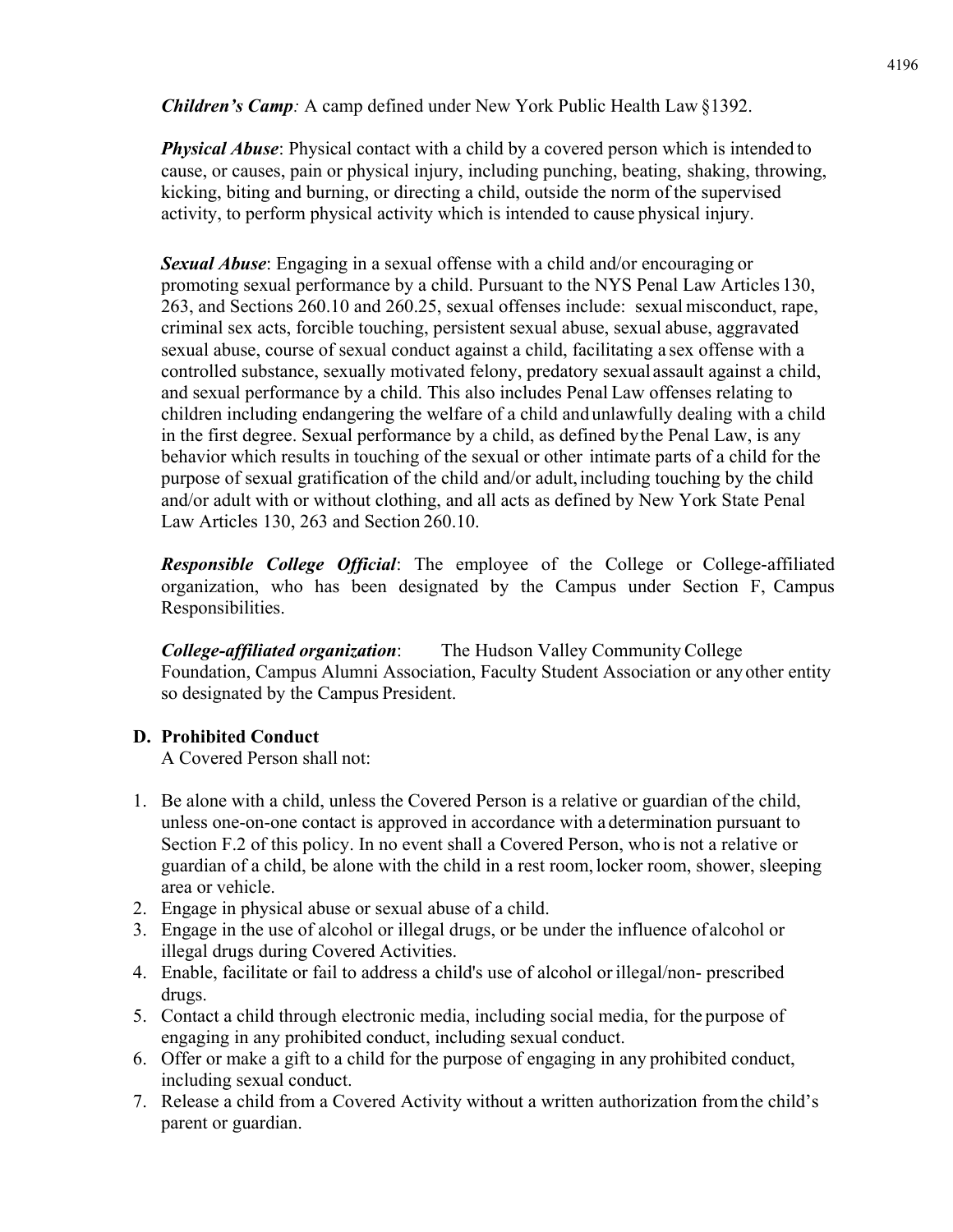# **E. Required Conduct**

A Covered Person shall:

Take all reasonable measures to prevent physical and sexual abuse of a child, including immediately removing a child from potential physical abuse, sexual abuse or prohibited conduct as defined herein.

- 1. Report immediately any suspected physical abuse or sexual abuse of a child to the campus Office of Public Safety, and provide to the campus Office of Public Safety a written report of suspected physical or sexual abuse of a child. Other reporting requirements not addressed in this Policy may apply, such as the obligations of mandated reporters under New York Social Services Law, who are required to report suspected child abuse or maltreatment when they are presented with a reasonable cause to suspect such abuse or maltreatment has occurred
- 2. Comply with the SUNY University's *Policy on Mandatory Reporting and Prevention of Child Sexual Abuse, Document No. 650*4 available on the SUNY College-Wide Policies and Procedures webpage.
- 3. Complete all required training developed pursuant to this Policy.
- 4. Wear and display prominently at all times during the Covered Activity a lanyard or other form of identification that identifies the individual as having the responsibilities of a Covered Person.

# **F. Responsible College Official**

A Responsible College Official shall:

- 1. Confirm that the requirements of this Policy have been communicated to Covered Persons  $(i)$  – (iii) prior to the commencement of a Covered Activity.
- 2. Confirm that New York Sex Offender Registry and National Sex Offender Public Registry searches (as described in Campus Responsibilities, below) have been obtained and reviewed for Covered Persons  $(i) - (iii)$  prior to the commencement of a Covered Activity.
- 3. Confirm that the completed Acknowledgement of the College's Child Protection form has been obtained from Covered Persons  $(iv) - (v)$  prior to the commencement of a Covered Activity.
- 4. Immediately report allegations of physical abuse or sexual abuse of a child to the campus Office of Public Safety, and complete and provide to the campus Office of Public Safety a written report for each allegation of physical abuse or sexual abuse of a child. Other reporting requirements not addressed in this Policy may apply, such as the obligations of mandated reporters under New York Social Services Law, who are required to report suspected child abuse or maltreatment when they are presented with a reasonable cause to suspect such abuse or maltreatment has occurred.
- 5. Notify and coordinate with appropriate campus offices to ensure that allegations of suspected physical abuse or sexual abuse are investigated and addressed appropriately.
- 6. Confirm that required training on this Policy has occurred prior to the commencement of a Covered Activity for all Covered Persons who are employees, volunteers, students or agents of the College or a College- affiliated organization.

# **G. College Responsibilities**

The College shall develop procedures to: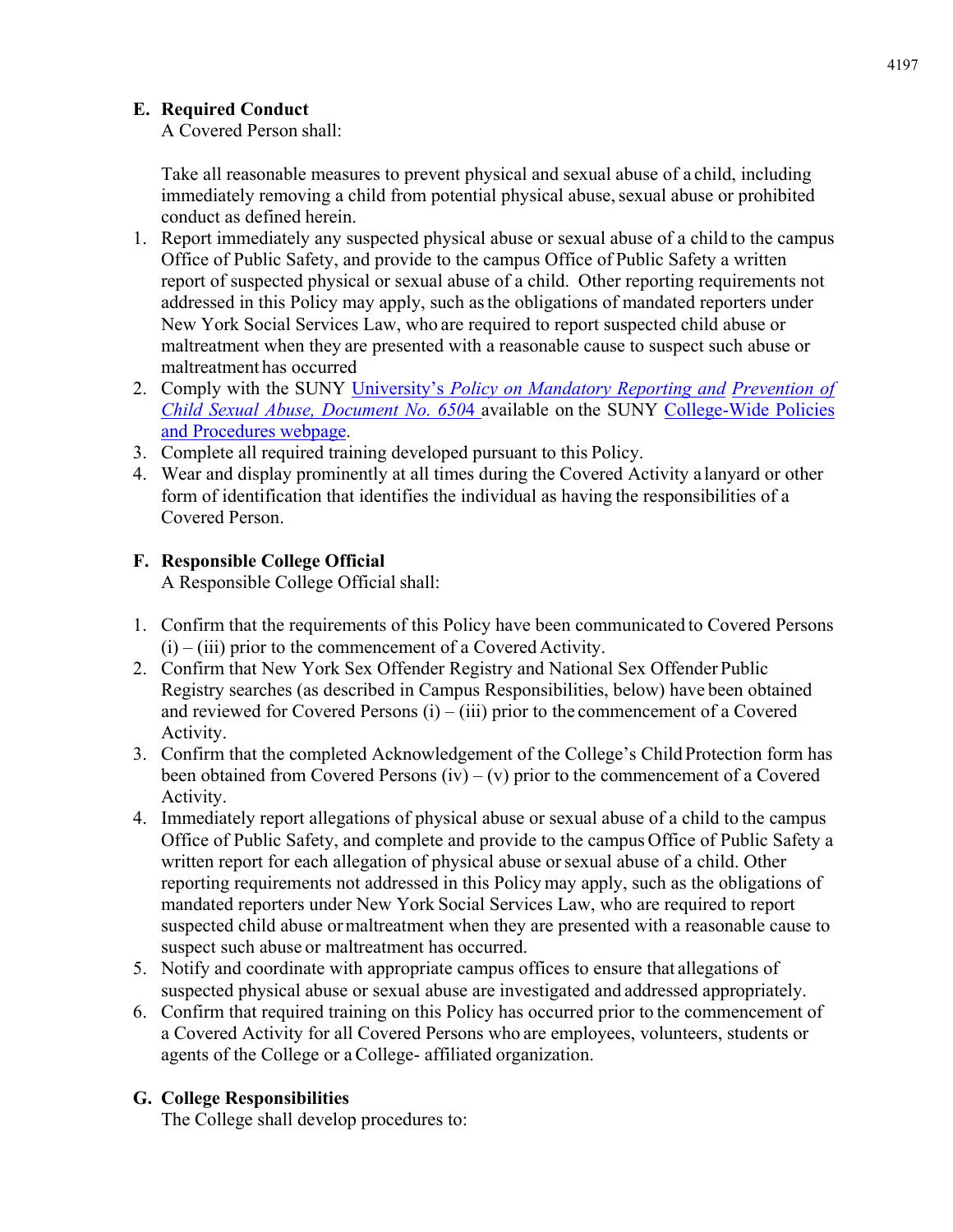- 1. Designate a Responsible College Official for each Covered Activity.
- 2. Determine on a limited basis that the first sentence of section D.1 of this Policy, which prohibits a Covered Person from being alone with a child, shall not apply to certain Covered Activities when the pedagogical or health-related nature of the Covered Activity requires such one-on-one contact with a child. Examples include but are not limited to tutoring, music lessons, speech therapy, and medical, dental or optical services.
- 3. The requirements of this Policy to Covered Persons  $(i) (v)$  will be communicated.
- 4. Starting in Fall 2021 and biennially thereafter, training will be provided on this Policy for all Covered Persons who are employees, volunteers, students or agents of College or a College-affiliated organization prior to the commencement of a Covered Activity
- 5. The following will be done: New York Sex Offender Registry and National Sex Offender Public Registry searches for Covered Persons who are employees, volunteers, students or agents of the College or a College-affiliated organization and complete a review of such searches not more than ninety (90) days prior to the commencement of a Covered Activity.
	- a. A search of the NY Sex Offender Registry means:
		- i. a search of the file of persons required to register pursuant to Article 6-C of the Correction Law maintained by the NY Division of Criminal Justice Services pursuant to NY Correction Law § 168-b for every level of sex offender (Level 1 through Level 3), which requires an email, CD or hard copy submission of names and identifiers to DCJS as described on the DCJS website [url: http://www.criminaljustice.ny.gov/nsor/800info\_cdsubm it.htm]; and
		- ii. retention of the records of the results of such search. Note that an internet search alone will not meet the requirements of this Policy.
- 6. The College will provide for the prompt investigation and preparation of written findings by the Office of Public Safety of reports of suspected physical abuse or sexual abuse, and if there is reasonable cause to believe a crime has been committed, coordination by the Office of Public Safety with other law enforcement officials.
- 7. Provide a mechanism to report and respond to allegations of relation (as described below).
- 8. Retain documentation of the search results from the New York and National Sex Offender registries for Covered Persons who are employees, volunteers, students or agents of the College or a College-affiliated organization for six (6) years after the covered person has separated from employment.
- 9. Provide identification for Covered Persons  $(i) (iii)$  that identifies the individual as having the responsibilities of a Covered Person.

# **H. RETALIATION**

Retaliatory action against anyone acting in good faith, who has reported alleged physical abuse or sexual abuse in accordance with this Policy, or who has been involved in investigating or responding to allegations of physical or sexual abuse, or who has reported a failure to comply with this Policy, is a violation of this Policy.

Retaliatory acts may include, but are not limited to:

- employment actions affecting salary, promotion, job duties, work schedules and/or work locations;
- actions negatively impacting a student's academic record or progress; and
- any action affecting the campus environment, including harassment and intimidation.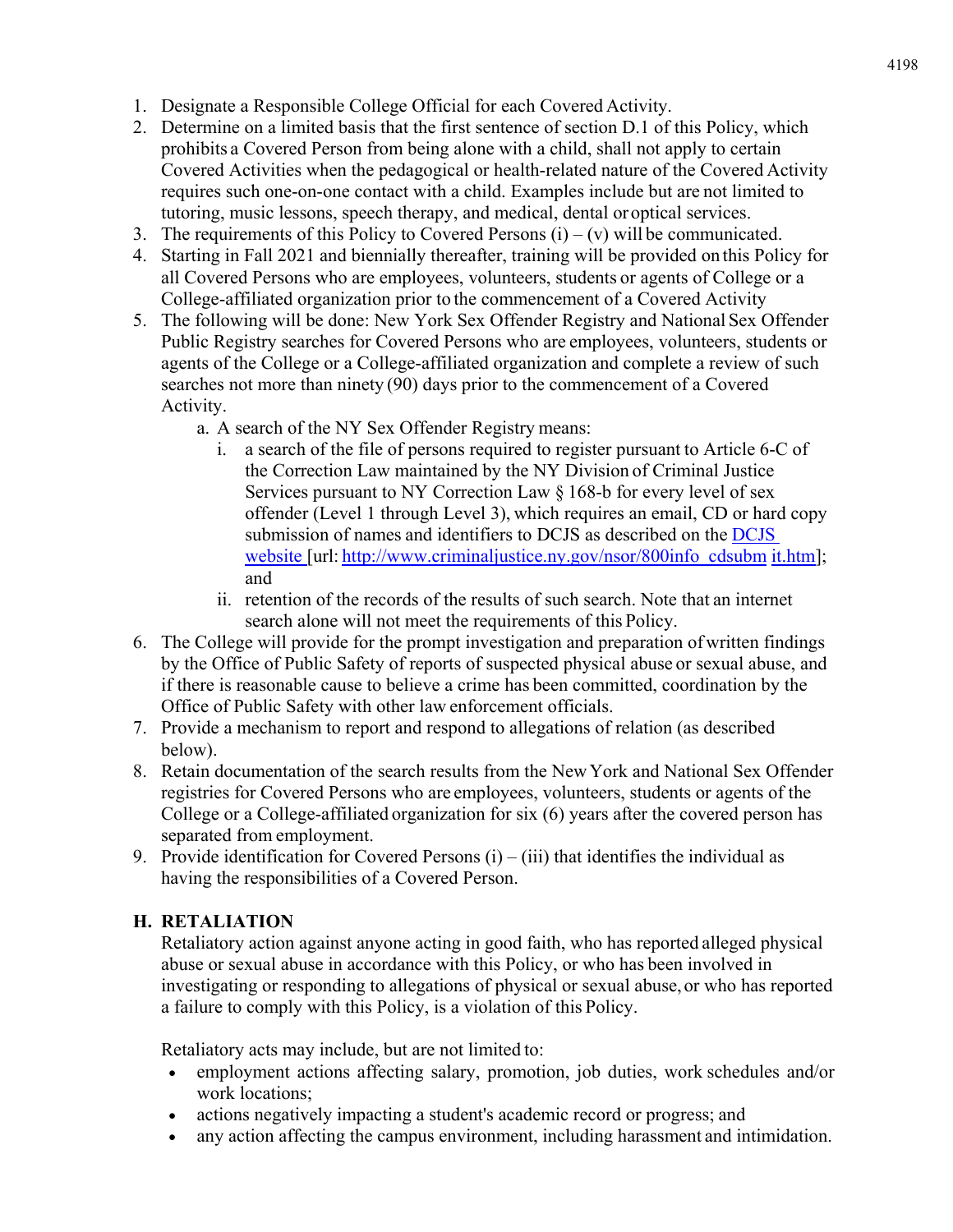# **I. THIRD PARTY USE OF COLLEGE FACILITIES**

The use of College facilities by vendors, licensees or permittees for commercial and noncommercial Covered Activities shall be accomplished pursuant to a revocable permit. The following minimum terms shall be included in all such revocable permits:

- A. A specific definition of the areas accessible to the Covered Activity. For example, revocable permits for sporting events held on athletic fields should include the athletic field, as well as any ancillary areas or structures where minors will be permitted, such as adjacent grounds, parking lots, rest rooms, locker rooms, accessory structures, etc.
- B. A provision requiring insurance coverage in the types and amounts listed below, naming the College as an additional insured, and requiring that evidence of such insurance be provided to the College within five (5) business days of execution of the revocable permit or at minimum two weeks (14 days) prior to the scheduled use of College facilities. (See 2D, below)
	- a. General Liability insurance two million dollars (\$2,000,000) each claim and two million dollars (\$2,000,000) in the aggregate; or one million (\$1,000,000) each claim/ and one million (\$1,000,000) umbrella.
	- b. New York State Workers' Compensation insurance and New York State Disability Benefits insurance during the term of the revocable permit for the benefit of permittee's employees required to be covered under the NYS Workers' Compensation Law and the New York State Disability Benefits law.
	- c. For those instances in which a campus believes that the activity is so long or substantial and that the obtaining of such insurance will not unduly preclude beneficial use of the campus' facilities, the campus should require additional insurance in the form of: Sexual Abuse and Molestation insurance, either under the above-described general liability policy or in a separate policy, with coverage not less than one million dollars (\$1,000,000). Any insurance coverage for sexual abuse and molestation insurance written on a claims-made basis shall remain in effect for a minimum of two (2) years following the use of College facilities.
	- d. Additional Insured: Hudson Valley Community College, County of Rensselaer and SUNY are listed as additional insured.
	- e. Non-contributory language: Coverage shall be primary to any similar insurance carried by Hudson Valley Community College whose insurance shall be considered excess and non-contributory with insurance maintained by [Contractor/Subcontractor/Permittee, i.e., entity providing the certificate].
	- f. Hold Harmless/Waiver of Subrogation: Hudson Valley Community College and their respective directors, officers, agents and employees are held harmless and are named as additional insured on all above policies and waiver of subrogation in favor of Hudson Valley Community College, and each its parent, affiliated or subsidiary companies and entities, and their respective directors, officers, agents and employees applies as required by written contract.

Conditions: The above coverages must be placed with an insurance company admitted in New York State with an A.M. Best rating of A-:VII or better; provide 30 days' notice of cancellation.

C. If the Covered Activity is a Children's Camp as defined in Section C of this policy, a provision requiring permittee to provide the College with a copy of its camp operator permit issued by the New York State Commissioner of Health, either upon execution of the permit or not later than two weeks (14 days) before the scheduled use of College facilities.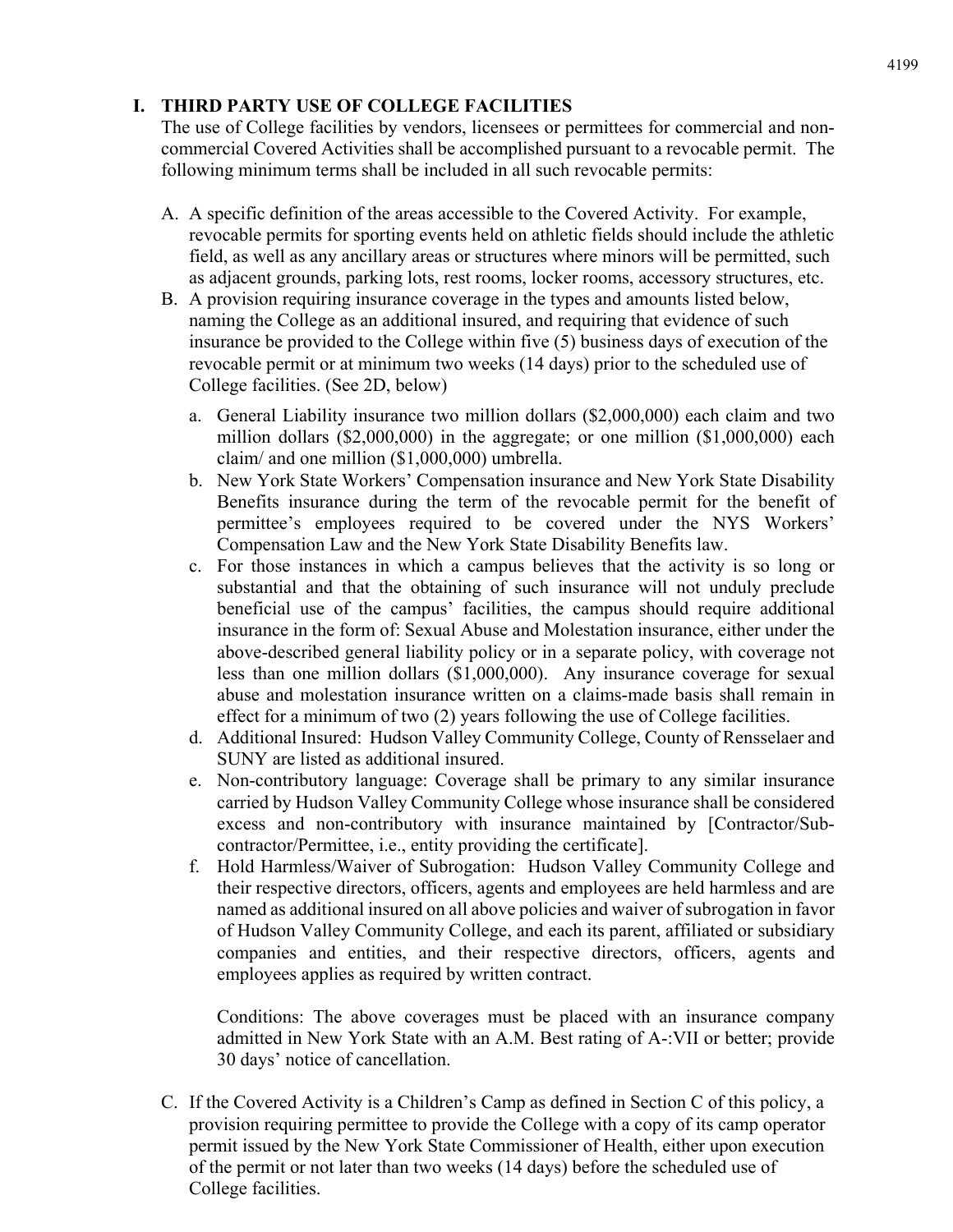- D. A representation and warranty from permittee that for all of its employees and volunteers, and employees and volunteers of its sub-permittees, who shall enter upon College facilities for purposes related to Covered Activity, permittee has conducted within the ninety (90) day period preceding the use of College facilities (i) a search of the NY Sex Offender Registry; and (ii) a search of the National Sex Offender Public website.
- E. A representation and warranty from permittee that for all Covered Activities: (i) it shall adhere to the American Camp Association standards for minimum staff-to-child supervision ratios, minimum staff age and minimum staff accreditation requirements (available at: http://www.acacamps.org/accreditation/stdsglance); and (ii) that the overall supervisor for each Covered Activity is an adult with certification or documented training and experience in the Covered Activity.
- F. A representation and warranty from permittee that any transportation it provides for participating minors to and from the College grounds shall conform to the American Camp Association's transportation standards (available at: http://www.acacamps.org/accreditation/stdsglance
- G. A provision requiring written acknowledgement from permittee that it has received a copy of the College's Child Protection Policy and agrees to abide by all of its terms, including its requirement that any suspected physical or sexual abuse be immediately reported to the campus College Police Department.

# **J. CAMPUS POLICIES AND PROCEDURES**

A campus may promulgate policies and procedures that supplement, and are no less stringent than, the policies and procedures set forth herein.

Upon a motion by Mr. Danaher, seconded by Dr. Jennings, the following **CAPITAL**  resolution was adopted unanimously. **CONSTRUCTION— WAYFINDING Resolved**, that the request for the award of contract for exterior **PROJECT** signage fabrication and installation, phase I, in the amount of \$676,769 to ID Sign Systems for the capital project entitled "Wayfinding and Related Projects," be and hereby is, approved.

Upon a motion by Mr. Danaher, seconded by Dr. Jennings, the following **CAPITAL** resolution was adopted unanimously. **CONSTRUCTION—** 

 **ATEC Resolved**, that the request for the award of contract for design services, **DESIGN** in the amount of \$2,100,000 to JMZ Architects and Planners, PC, for the capital project entitled "Applied Technology Education Center (ATEC) – Design Services," be and hereby is, approved.

#### **INFORMATION ITEMS INFORMATION**

The following information items were noted: **ITEMS** 

## **A. TENURE AND PROMOTION BY TENURE**

In accord with the Faculty Association Agreement, a College faculty member at the rank of Instructor who is awarded tenure is automatically promoted to the rank of Assistant Professor and granted a \$1,000 increase in annual salary.

#### *Effective: January 18, 2022*

Heather Chase Business, Computer Science and Criminal Justice Peter Czuwala Engineering, Architecture, Construction and Mathematics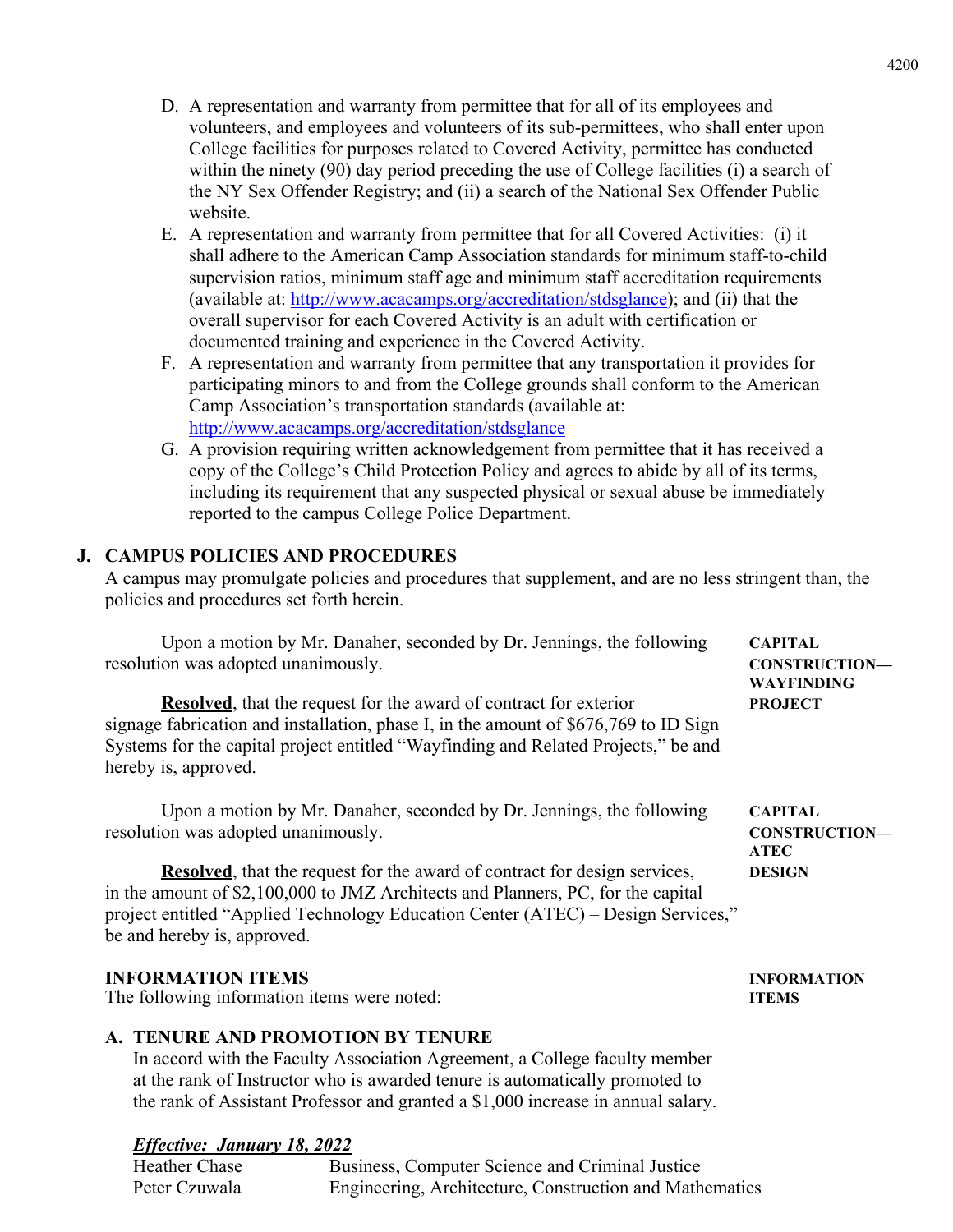# *Effective: February 9, 2022*

| <b>Steven Whitney</b> | Learning Assistance Center |
|-----------------------|----------------------------|
|-----------------------|----------------------------|

# *Effective: September 1, 2022*

| Denise Brocci       | Engineering, Architecture, Construction and Mathematics      |
|---------------------|--------------------------------------------------------------|
| Jessica Brouker     | English, Foreign Languages, and English as a Second Language |
| Paul Charbel        | English, Foreign Languages, and English as a Second Language |
| Cynthia Harms       | Business, Computer Science and Criminal Justice              |
| Douglas Kenney, Jr. | Applied Technologies                                         |
| Lisa Lavery         | Dental Hygiene                                               |
| Aaron Nooney        | Learning Assistance Center                                   |
| Denise Pickering    | Human Services and Chemical Dependency Counseling            |
| Lovern Shadwick     | Nursing                                                      |

# *Effective: January 2, 2023*

| Karen Dujack | Dental Hygiene |
|--------------|----------------|
|              |                |

#### **B. DEPARTMENT CHAIRPERSON**

| Joseph N. Dana, Interim Department Chair,<br>Engineering, Architecture, Construction and Mathematics,<br>f/t temp. appt., eff. $9/1/21$ | \$55,000/yr.<br>$+$ \$9,661 stipend                                                                                                                                                                                                                                                                                                                                                                                                                                                                                                |
|-----------------------------------------------------------------------------------------------------------------------------------------|------------------------------------------------------------------------------------------------------------------------------------------------------------------------------------------------------------------------------------------------------------------------------------------------------------------------------------------------------------------------------------------------------------------------------------------------------------------------------------------------------------------------------------|
|                                                                                                                                         |                                                                                                                                                                                                                                                                                                                                                                                                                                                                                                                                    |
|                                                                                                                                         |                                                                                                                                                                                                                                                                                                                                                                                                                                                                                                                                    |
|                                                                                                                                         |                                                                                                                                                                                                                                                                                                                                                                                                                                                                                                                                    |
|                                                                                                                                         | \$48,981/yr                                                                                                                                                                                                                                                                                                                                                                                                                                                                                                                        |
|                                                                                                                                         |                                                                                                                                                                                                                                                                                                                                                                                                                                                                                                                                    |
|                                                                                                                                         |                                                                                                                                                                                                                                                                                                                                                                                                                                                                                                                                    |
| Carla Gleason, Instructor                                                                                                               |                                                                                                                                                                                                                                                                                                                                                                                                                                                                                                                                    |
| <b>Education and Social Sciences Department,</b>                                                                                        |                                                                                                                                                                                                                                                                                                                                                                                                                                                                                                                                    |
|                                                                                                                                         | \$48,981/yr                                                                                                                                                                                                                                                                                                                                                                                                                                                                                                                        |
|                                                                                                                                         |                                                                                                                                                                                                                                                                                                                                                                                                                                                                                                                                    |
|                                                                                                                                         |                                                                                                                                                                                                                                                                                                                                                                                                                                                                                                                                    |
| Nursing and Surgical Technology Department,                                                                                             |                                                                                                                                                                                                                                                                                                                                                                                                                                                                                                                                    |
| f/t prob. appt., eff. $8/30/21$                                                                                                         | \$48,981/yr                                                                                                                                                                                                                                                                                                                                                                                                                                                                                                                        |
|                                                                                                                                         |                                                                                                                                                                                                                                                                                                                                                                                                                                                                                                                                    |
|                                                                                                                                         |                                                                                                                                                                                                                                                                                                                                                                                                                                                                                                                                    |
|                                                                                                                                         | \$48,981/yr                                                                                                                                                                                                                                                                                                                                                                                                                                                                                                                        |
|                                                                                                                                         |                                                                                                                                                                                                                                                                                                                                                                                                                                                                                                                                    |
| Amber O'Connell, Instructor,                                                                                                            |                                                                                                                                                                                                                                                                                                                                                                                                                                                                                                                                    |
| Medical Imaging Department,                                                                                                             |                                                                                                                                                                                                                                                                                                                                                                                                                                                                                                                                    |
| f/t prob. appt., eff. $8/30/21$                                                                                                         | \$48,981/yr                                                                                                                                                                                                                                                                                                                                                                                                                                                                                                                        |
|                                                                                                                                         |                                                                                                                                                                                                                                                                                                                                                                                                                                                                                                                                    |
|                                                                                                                                         |                                                                                                                                                                                                                                                                                                                                                                                                                                                                                                                                    |
|                                                                                                                                         |                                                                                                                                                                                                                                                                                                                                                                                                                                                                                                                                    |
| f/t prob. appt., eff. $8/30/21$                                                                                                         | \$48,981/yr                                                                                                                                                                                                                                                                                                                                                                                                                                                                                                                        |
|                                                                                                                                         | 1. School of STEM<br><b>C. FULL TIME FACULTY</b><br>1. Academic Affairs<br>Kisha Sawyers, Faculty Librarian,<br>Marvin Library,<br>f/t temp. appt, eff. $9/1/21$<br>2. School of Business and Liberal Arts<br>f/t temp. appt., eff. $8/30/21$<br>3. School of Health Sciences<br>Lori Brush, Instructor<br>Sarah Kownack, Instructor<br>Nursing and Surgical Technology Department,<br>f/t prob. appt., eff. $8/30/21$<br>4. School of STEM<br>Kent Chase, Instructor<br>Welding and Fabrication, Applied Technologies Department, |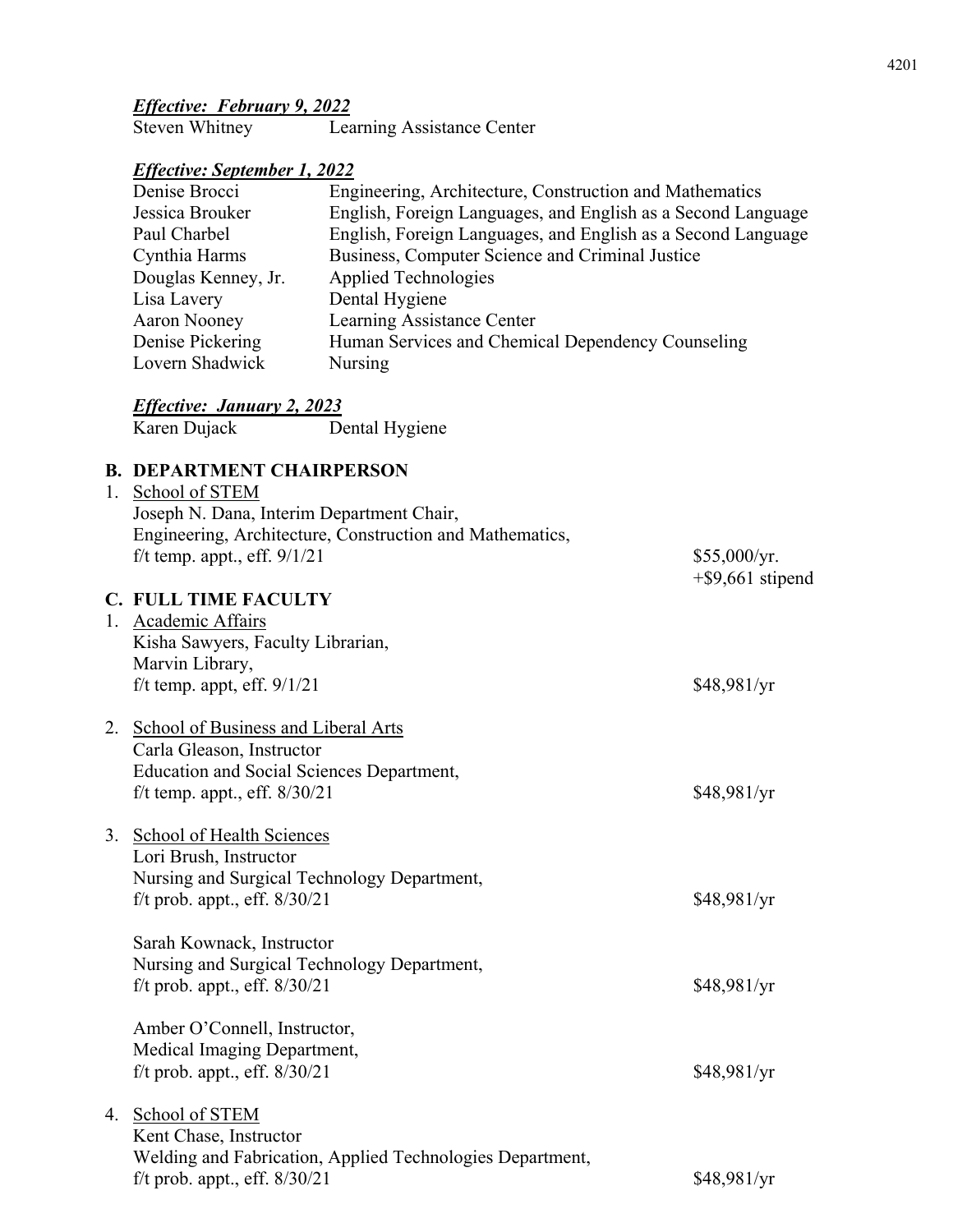| Nicholas DeGeorgia, Instructor<br>Advanced Manufacturing, Applied Technologies Department,<br>f/t prob. appt., eff. $8/30/21$         | \$48,981/yr |
|---------------------------------------------------------------------------------------------------------------------------------------|-------------|
| Timothy Howe, Instructor<br>Advanced Manufacturing, Applied Technologies Department,<br>f/t prob. appt., eff. $8/30/21$               | \$48,981/yr |
| Robert Kenney, Instructor<br>Electric & Autonomous Vehicle, Applied Technologies Department,<br>f/t prob. appt., eff. $8/30/21$       | \$48,981/yr |
| D. FULL TIME NON-TEACHING PROFESSIONALS<br>1. Academic Affairs<br>Kevin Dean, Instructional Designer,<br>Distance Learning,           |             |
| f/t prob. appt., eff. $8/1/21$                                                                                                        | \$60,000/yr |
| Matthew W. Howe, Associate Dean,<br>Academic Advisement and Retention,<br>f/t appt., eff. $9/1/21$                                    | \$75,000/yr |
| Sydney Wilk, Instructional Designer,                                                                                                  |             |
| Distance Learning,<br>f/t prob. appt., eff. $7/1/21$                                                                                  | \$60,000/yr |
| 2. Administration and Finance<br>Pawel Swieton, Director of Environmental Health and Safety,<br>Administration,                       |             |
| f/t appt., eff. $8/2/21$                                                                                                              | \$85,000/yr |
| Vijay Kumar, Assistant Comptroller,<br>Finance,<br>f/t prob. appt., eff. $9/1/21$ or thereafter                                       | \$51,000/yr |
| 3. School of Business and Liberal Arts<br>Alison Maddock, Advising Specialist,                                                        |             |
| Business, Computer Sciences and Criminal Justice Department,<br>f/t prob. appt., eff. $6/30/21$ or thereafter                         | \$44,136/yr |
| Aaron Messina, Technical Assistant,<br>Business, Computer Sciences and Criminal Justice Department,<br>f/t prob. appt., eff. $8/2/21$ | \$37,000/yr |
| Nicole Shepard, Advising Specialist,                                                                                                  |             |
| Liberal Arts and General Studies,<br>f/t prob. appt., eff. $9/1/21$                                                                   | \$40,100/yr |
| 4. Student Affairs<br>Julie Warren, Clinical Coordinator,<br>Health Services,                                                         |             |
| f/t prob. appt., eff. $9/1/21$                                                                                                        | \$55,000/yr |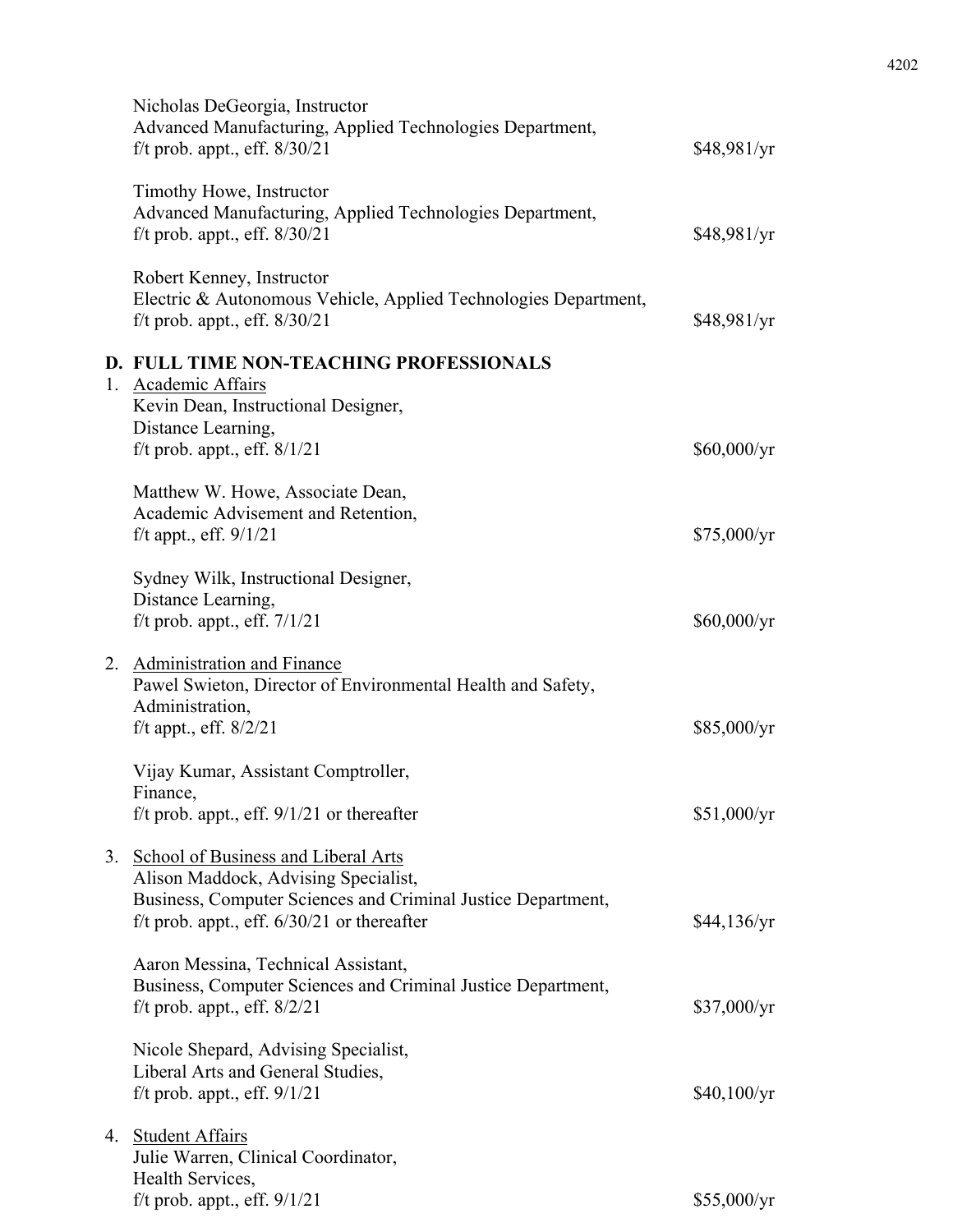|             | E. CLASSIFIED/NON-INSTRUCTIONAL STAFF                                                                             |               |
|-------------|-------------------------------------------------------------------------------------------------------------------|---------------|
| $1_{\cdot}$ | <b>Administration and Finance</b>                                                                                 |               |
|             | Angela Teta, Principal Account Clerk,                                                                             |               |
|             | Finance,                                                                                                          |               |
|             | f/t prov. appt., eff. $6/11/21$ or thereafter                                                                     | \$20.4561/hr  |
|             | <b>F. PART TIME FACULTY</b>                                                                                       |               |
|             | 1. School of Business and Liberal Arts                                                                            |               |
|             | Xiomara Giordano, Instructor                                                                                      |               |
|             | English, Foreign Languages and English as a Second Language,<br>$p/t$ appt., (shelf) eff. $6/17/21$ or thereafter | \$1,136/sch   |
|             | James Mesiti, Instructor                                                                                          |               |
|             | English, Foreign Languages and English as a Second Language,                                                      |               |
|             | $p/t$ appt., (shelf) eff. $6/17/21$ or thereafter                                                                 | $$1,136$ /sch |
|             |                                                                                                                   |               |
|             | Robert Shane, Instructor                                                                                          |               |
|             | Fine Arts, Theatre Arts and Digital Media                                                                         |               |
|             | $p/t$ appt., (shelf) eff. $6/10/21$ or thereafter                                                                 | $$1,136$ /sch |
|             | <b>G. RESIGNATIONS</b>                                                                                            |               |
| 1.          | Amanda Church, Program Assistant, Health Services, eff. 7/29/21                                                   |               |
| 2.          | Craig T. D'Allaird, Department Chair, Engineering, Architecture, Construction and                                 |               |
|             | Mathematics, eff. 7/22/21                                                                                         |               |

- 3. Bridget Hogan-Malanowski, College Nurse, Health Services, eff. 8/30/21
- 4. Monica Hughes, Advising Specialist, Business Advisement Center, eff. 9/3/21
- 5. Jessica Pugliese, Assistant Director of Admissions, eff. 8/20/21
- 6. Sarah Romeo, Technical Assistant, Online Media, Marvin Library, eff. 8/19/21
- 7. Denise Russo, Instructional Content Developer, Distance Learning, eff. 8/3/21
- 8. Christine Smith, Director of Enterprise Operations, eff. 7/16/21
- 9. Sarah VanAlstyne, Instructor, Education and Social Sciences, eff. 7/30/21

# **H. RETIREMENTS**

1. Kathleen Haynes, Program Assistant, Education and Social Sciences, eff. 8/20/21

# **I. HVCC MONTHLY FINANCIAL REPORTS**

- 1. 2020-2021 Fiscal Year Operating Budget Summary as of 7/31/2021
- 2. Capital Expenditures, July 2021 and cumulative

# **J. FACULTY STUDENT ASSOCIATION FINANCIAL REPORTS**

2. FSA Financial Reports, period ending 7/31/2021

# **D. HVCC FOUNDATION INC., NON-MONETARY GIFT ACCEPTANCE REPORT**

1. FY 2020 Gifts-in-Kind Transferred to the College, November 2020 through June 2021

# **E. ADVISORY BOARD APPOINTMENTS**

# **1. School of Health Sciences**

Community and Public Health

Sara Adams, Health and Wellness Division Leader, Trinity Alliance of the Capital Region Rachel Bradt, Lead Coordinated Entry Systems Data Analyst, CARES of NY, Inc. Andrea Lane, MPH, CHES®, CWPM, Commercial Health Promotion Leader, MVP Healthcare Lara A. Madison, Program Director of the Maternal Infant Community Health Collaborative, Albany County Department of Health